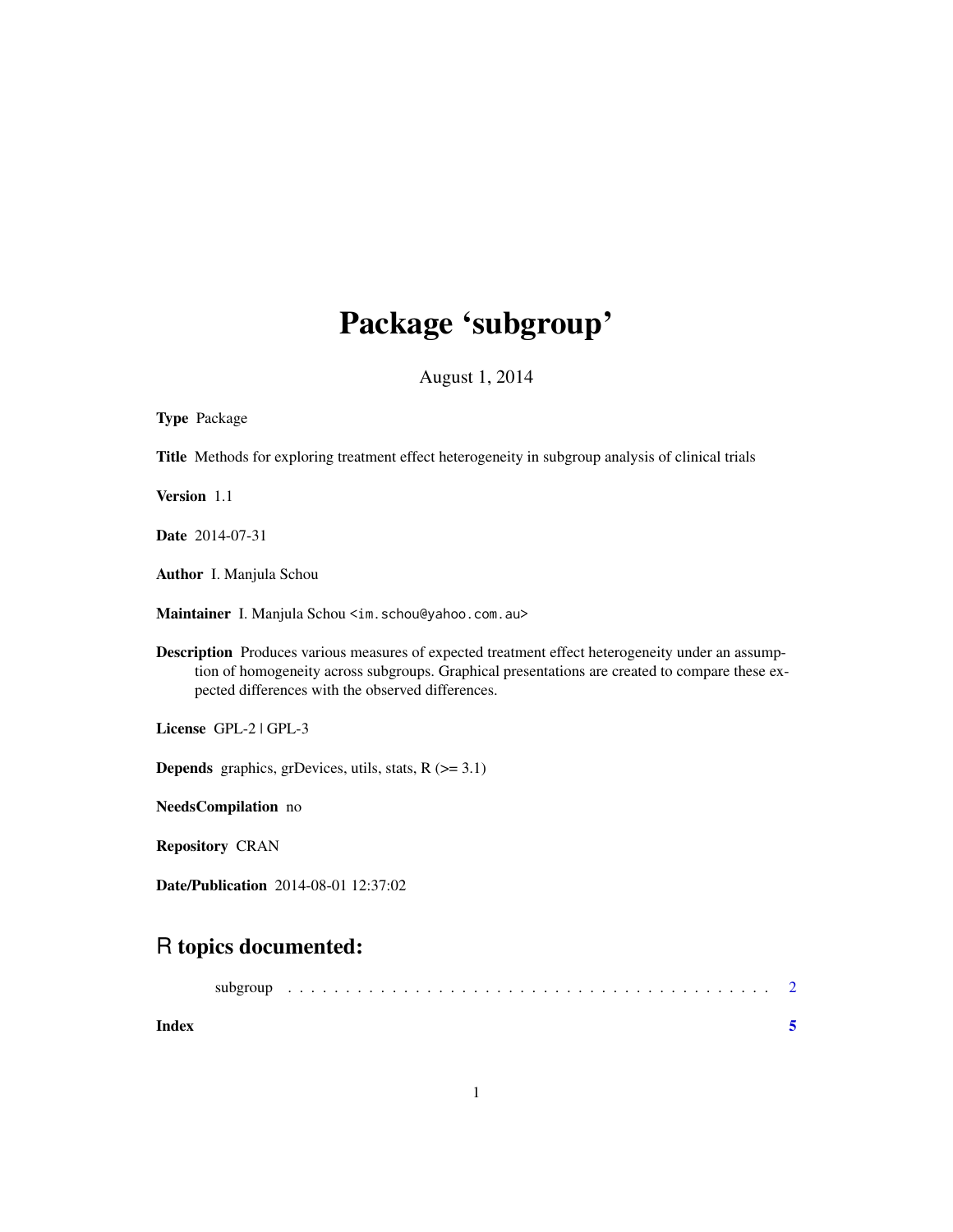<span id="page-1-0"></span>

## Description

This function produces various measures of expected treatment effect heterogeneity and allows graphical comparisons with the observed counterparts. The resulting measures can also be saved for creation of user-specified graphics.

### Usage

subgroup(data, overall.diff = NA, force.theoretical = FALSE, force.simulation = FALSE, design = FALSE, plots = TRUE)

## Arguments

| data              | A matrix of 2 columns containing the subgroup treatment effects and their asso-<br>ciated standard errors. The treatment effects must be measured on a scale where<br>0 means no effect. For example, a mean difference, a log relative risk, log odds<br>ratio, or log hazard ratio. Column 2 must contain the standard errors associ-<br>ated with the subgroup treatment effects in Column 1. Furthermore, a treatment<br>effect that is $> 0$ is considered to favour the control. |
|-------------------|----------------------------------------------------------------------------------------------------------------------------------------------------------------------------------------------------------------------------------------------------------------------------------------------------------------------------------------------------------------------------------------------------------------------------------------------------------------------------------------|
| overall.diff      | The overall treatment effect, provided optionally by the user. If not specified<br>this is calculated within the subgroup routine as a reciprocal variance weighted<br>mean.                                                                                                                                                                                                                                                                                                           |
| force.theoretical |                                                                                                                                                                                                                                                                                                                                                                                                                                                                                        |
|                   | The default value for this argument is FALSE. If TRUE, theoretical computations<br>are conducted regardless of the number of subgroups, R. If the standard errors of<br>the subgroup treatment effects is heterogeneous and $R > 20$ , a warning is given<br>to advise the user that the processing time may be significant. An error message<br>is given if both force. theoretical and force. simulation are set to TRUE,<br>and the routine will stop execution.                    |
| force.simulation  |                                                                                                                                                                                                                                                                                                                                                                                                                                                                                        |
|                   | The default value for this argument is FALSE. If TRUE, simulation based computa-<br>tions are conducted regardless of the number of subgroups, R. An error message<br>is given if both force. theoretical and force. simulation are set to TRUE,<br>and the routine will stop execution.                                                                                                                                                                                               |
| design            | The default value for this argument is FALSE. If TRUE, the plots will not include<br>any observed measures.                                                                                                                                                                                                                                                                                                                                                                            |
| plots             | The default value for this argument is TRUE. If FALSE, no plots will be displayed.                                                                                                                                                                                                                                                                                                                                                                                                     |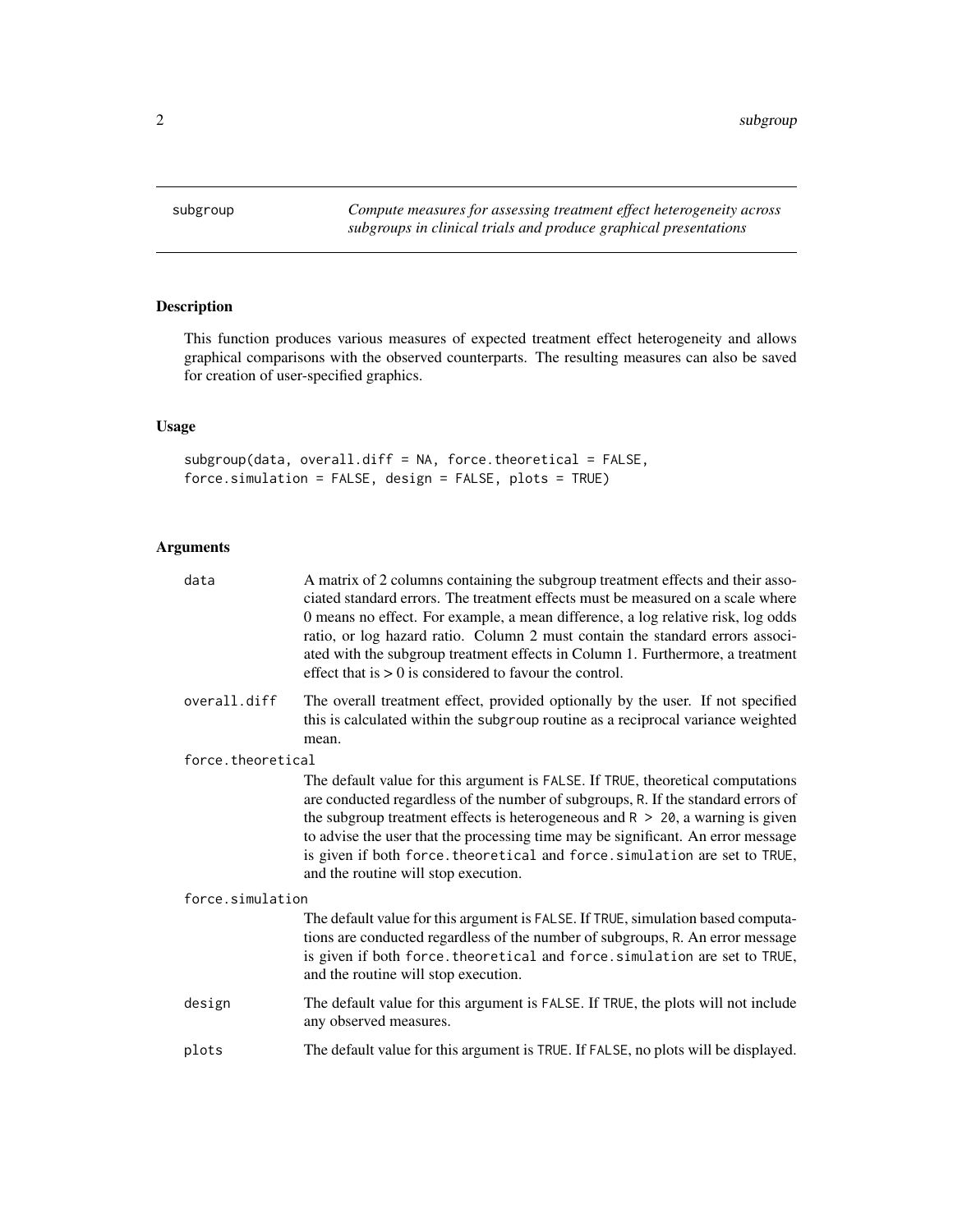#### subgroup 3 and 3 and 3 and 3 and 3 and 3 and 3 and 3 and 3 and 3 and 3 and 3 and 3 and 3 and 3 and 3 and 3 and 3 and 3 and 3 and 3 and 3 and 3 and 3 and 3 and 3 and 3 and 3 and 3 and 3 and 3 and 3 and 3 and 3 and 3 and 3 a

#### Details

Subgroup analysis principles require a significant test of interaction in order to claim heterogeneity of treatment effect. As clinical trials are typically underpowered for tests of interaction, overly optimistic expectations of treatment effect homogeneity can make interpretation difficult when treatment effects seemingly differ between subgroups. In addition to extending the ideas proposed by Marschner (2010), the package **subgroup** also implements some new measures, and provides a suite of graphical tools that allow visual comparison of the magnitude and nature of the observed and expected subgroup differences that can arise as an artefact of chance. These tools are intended to supplement a formal test of interaction in subgroup analyses, and are described in the manuscript Schou and Marschner (2014).

Three outputs are computed by the package. These include the following: the expectations of the ordered treatment effects, the probability density of the range, and the probability distribution of the number of subgroups favouring the control treatment. The user has the option to have the in-built plot suppressed. The content of the default plot produced will depend on the user choice of an analysis stage evaluation or a design stage evaluation; if it is the former, the observed counterparts of the measures produced will be included in the plots.

#### Value

The following list of components is returned by the routine subgroup:

| expectations  | A matrix of dimension $R \times 4$ , where R is the number of subgroups. The first<br>two columns present the treatment differences and the standard errors contained<br>in the dataset data as submitted by the user. The third column contains the<br>expected ordered treatment differences, and the fourth column the order number. |
|---------------|-----------------------------------------------------------------------------------------------------------------------------------------------------------------------------------------------------------------------------------------------------------------------------------------------------------------------------------------|
| favourcontrol | A matrix of dimension $(R+1) \times 2$ , where R is the number of subgroups. The<br>first column contains the number of subgroups favouring control. The second<br>contains the probability of that event. Here, a treatment effect that is $> 0$ is<br>considered to favour the control.                                               |
| rangedensity  | A matrix with 2 columns. The first column contains the sample space for the<br>range which takes on values $> 0$ . The second column contains the probability<br>density.                                                                                                                                                               |
| overalldiff   | A numeric variable which returns the input argument overall. diff if specified<br>by the user or the reciprocal variance weighted mean treatment difference as<br>calculated within the routine subgroup.                                                                                                                               |

#### Author(s)

I. Manjula Schou

#### References

Marschner IC. Regional differences in multinational clinical trials: anticipating change variation. Clinical Trials 2010; 7:147-156.

Schou IM and Marschner IC. Methods for exploring treatment effect heterogeneity in subgroup analysis: an application to global clinical trials. COBRA Preprint Series. Working Paper 108. http://biostats.bepress.com/cobra/art108/.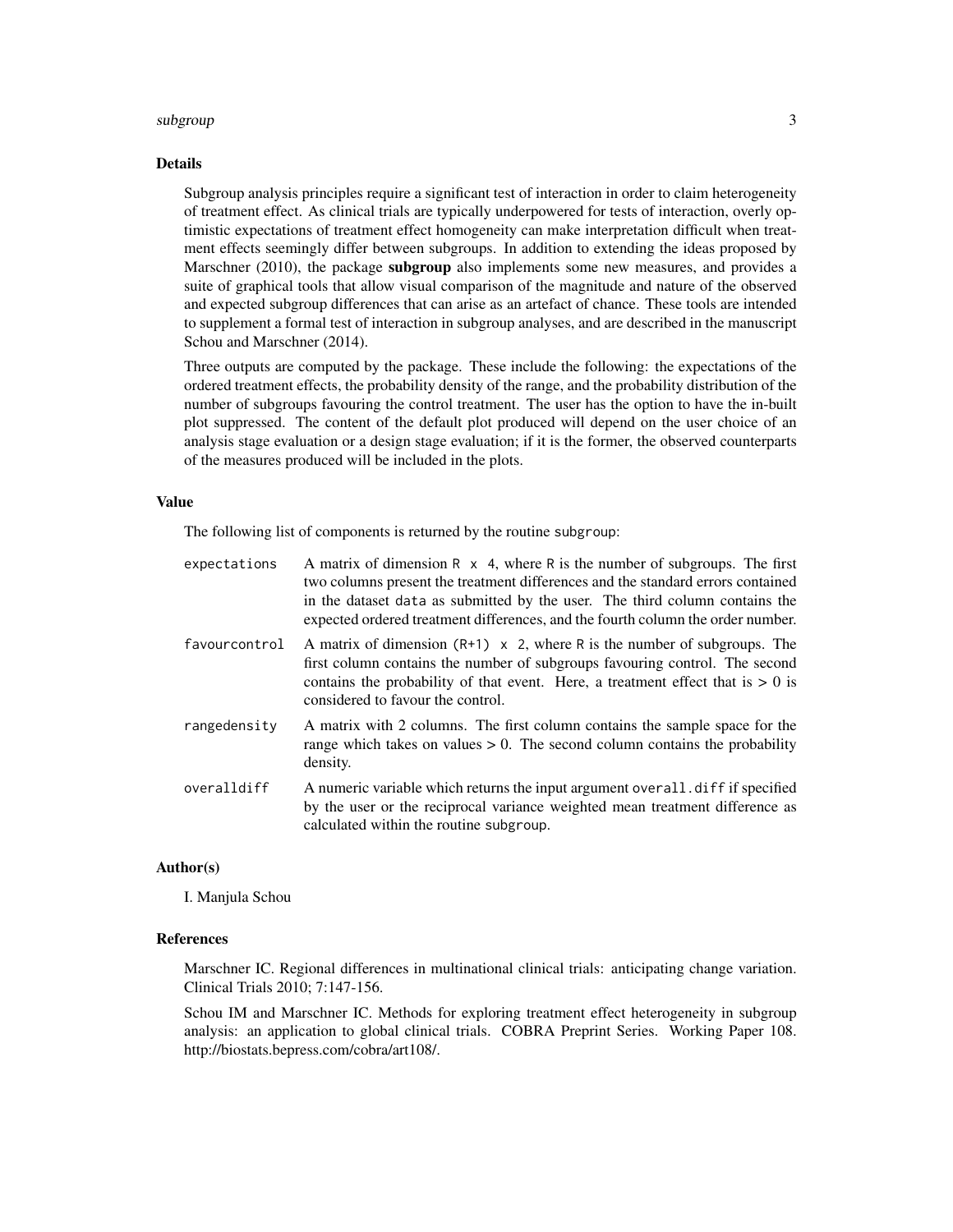#### Examples

```
# Create dataset containing treatment differences and standard errors. -----------
difference<-c(-0.163, -0.083, -0.030, 0.095)
se<-c(0.48, 0.27, 0.19, 0.39)
mydata<-cbind(difference, se)
```
# Example code to produce the expected measures together with the plot created ---- # by the subgroup routine for comparison against the observed differences. -------# NOTE: The execution time increases as the number of subgroups increases. ------test1<-subgroup(data=mydata)

```
# Expected measures produced by the subgroup routine that the user ---------------
# can manipulate to produce own graphics. -----------------------------------------
test1$overalldiff # Overall difference between treatment groups.
test1$expectations # Expectations of the ordered treatment differences.
test1$rangedensity[1:15,] # Sample of the probability density of the range.
test1$favourcontrol # Prob dist of subgroups favouring the control treatment.
```
# Example code for evaluation of chance heterogeneity at the design stage. ------- test2<-subgroup(data=mydata, design=TRUE)

# Example code for simulation based evaluation of chance heterogeneity. ---------test3<-subgroup(data=mydata, force.simulation=TRUE)